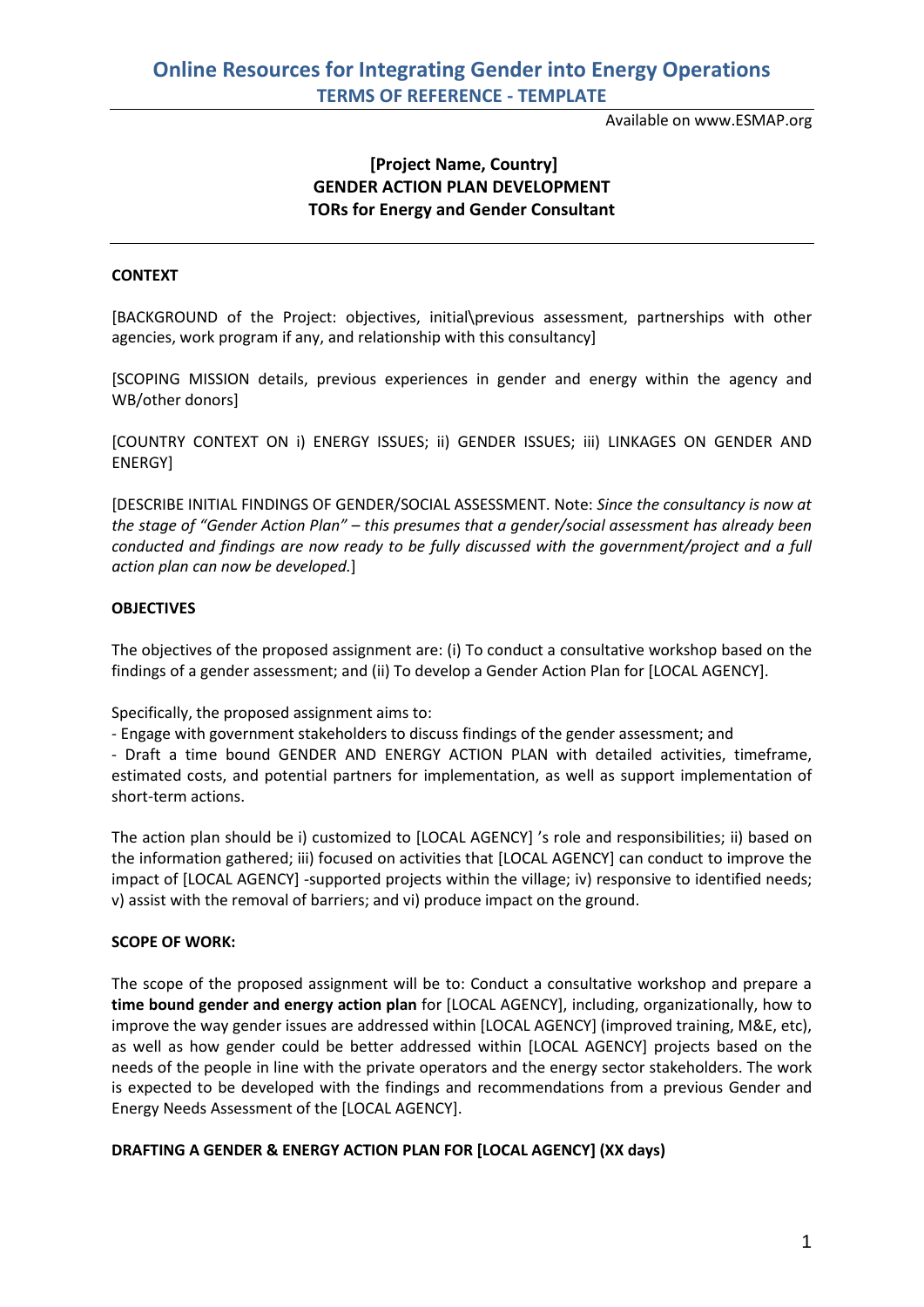Available on www.ESMAP.org

The completed gender/social assessment should provide the basis to share the findings with the government through a consultative workshop and develop a time bound gender and energy action plan for [LOCAL AGENCY].

The action plan could be developed around the following areas:

- **1) STRENGTHENING gender mainstreaming within [LOCAL AGENCY]:** The action plan should outline actions to improve how gender is considered within [LOCAL AGENCY], including strengthening accountability and incentives, identifying capacity building needs, identifying needs and opportunities within monitoring and evaluation, and identify projects in which gender-components could be designed. Identify how a gender focal point might be organized and staffed, and what support would be needed for such a position. This should provide specific guidance and examples to strengthen the capacity of [LOCAL AGENCY]'s to monitor gender interventions. The action plan may include creation of a Gender Mainstreaming Committee and focal point (You can find an example of this kind of committee in the KPLC model, Kenya Power Lighting Company).
- **2) CAPACITY BUILDING and TRAINING FOR OTHER RELEVANT ORGANIZATIONS:** Stage I can identify other relevant organizations or National agencies. Most of them can be well equipped and have capacity for their given sector. For the women-related organization, they are well versed in gender issues and for the energy-related organizations they are well versed in energy issues. The aim of capacity building will be to share information, examples and build the capacity on gender for energy-related organizations; and the energy capacity of gender organizations (such as the Ministry of Women).
- **3) MAINSTREAM GENDER into [LOCAL AGENCY] projects:** Building on the section above, look at [LOCAL AGENCY]'s relationship with project developers, to identify ways to increase incentives for developers to include gender into projects, through training opportunities, for instance, and/or by building it into project evaluation criteria
- **4) TRAINING for Project Developers, Regional authorities, and Communities:** Identify opportunities for training for project developers, communities, and women's organizations. At the community level, training can be focused on identifying opportunities to use energy (both on and off-grid) for income generating activities, based on the information gathered in Stage I/2. For example, this may include training in marketing, production of goods, diverse ways to energy for income-generating activities, skills training (accounting, etc.)
- **5) IDENTIFICATION AND DOCUMENTATION of New Technologies, Best Practices and Sustainable Focal Points:** The action plan would include identification of best practices within the communities and identification of focal points and champions who are leading or interested in leading these activities. This will serve as an ongoing needs assessment and identification exercise that will take place during the action plan. As activities are implemented, lessons will be learned, new information may surface and it is critical to document this during the implementation period for future interventions.
- **6) STOCKTAKING of Gender and Energy Resources within [COUNTRY]:** This activity should also include stocktaking of the resource persons, trainers, and training centres with knowledge of gender and energy, and/or experience in conducting gender and energy trainings in [COUNTRY]. For example, the Ministry of Women or local NGOs may have skilled expertise in delivering field based training on agriculture, water or transport and the team may need to reach out to explore how this training can be replicated for the energy sector.
- **7) SOLUTIONS to the Removal of Barriers:** Solutions to remove barriers such as access to credit, training or identifying partners to pilot and monitor the investment in technology to remove barriers should be considered. For off-grid projects, these may include improved stoves, water pumps, multifunctional platforms connected to electricity and other findings surfaced in previous needs assessments. It may also include providing seed funding to invest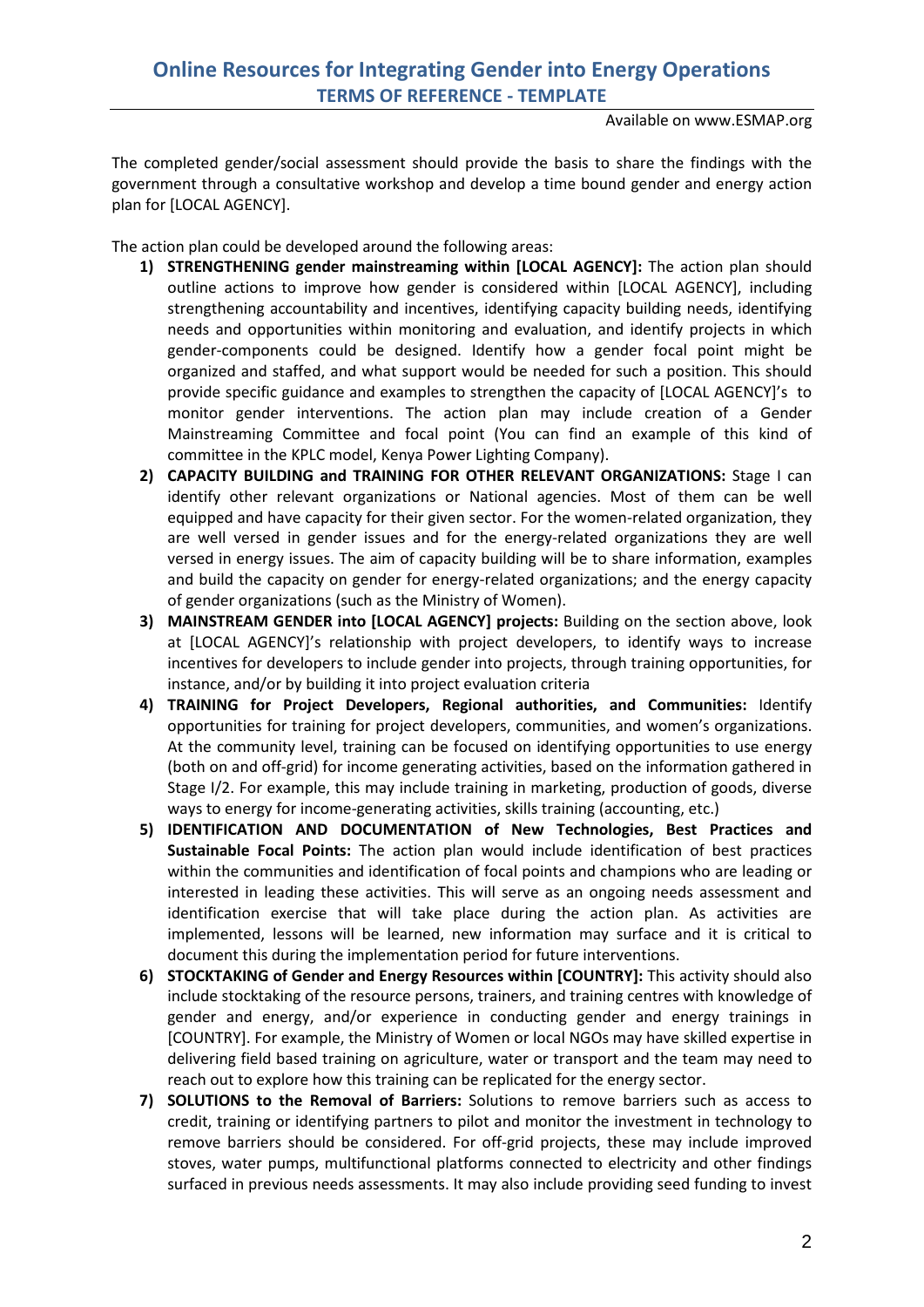Available on www.ESMAP.org

in this equipment or materials to help start small business. The financing mechanism should be clearly outlined in this activity and should be linked to existing frameworks (e.g. working with microfinance banks or NGOs already linked to [LOCAL AGENCY]).

**8) Communication and Information Sharing:** The action plan should have an integrated communication plan for [LOCAL AGENCY] to facilitate partnerships with associations and individual women, men and youth from the communities. This will help remove the barriers of lack of information and also provide information to the consultant and the task team.

### **IMPLEMENTING THE GENDER ACTION PLAN (XX days)**

The implementation of the Gender Action Plan includes the dissemination, discussions, agreements and implementation of the action plan activities with [LOCAL AGENCY], the World Bank and partners. The discussions will draw agreements of some fast-start activities to be piloted by [MONTH, YEAR] and other actions for discussion and integration into future planning with budgeting and timing included.

This stage includes consistent dialogue with [LOCAL AGENCY] and local partners, and serving as a liaison for the World Bank to exchange information with the project team and provide guidance based on experience gained during the assessment and review period.

Outputs can include photos, reports, summaries and briefings on the activities: dissemination activities, minutes of the discussions, agreements signed, etc.

#### **SUPERVISION:**

The consultant will report directly to [NAME], Task Team Leader for the World Bank's XXX Project . The consultant will liaise with [NAME], World Bank XXX Specialist; [NAME] of [LOCAL AGENCY] will serve as focal point and daily counterpart within [LOCAL AGENCY].

#### **DELIVERABLES:**

It is expected that the consultant produces:

- 1. Design and Facilitation of Consultative Workshop and Workshop Proceedings;
- 2. Gender and Energy Action Plan for [LOCAL AGENCY] (within X months from the beginning of the contract)
- 3. Site visits reports, and data collection reports including findings and recommendations. During the visits into the field, photos to capture the ongoing gender activities taking place (trainings, workshops, meetings, etc). (XX months after contract signature)
- 4. Plan for the dissemination of the Gender and Energy Action Plan.
- 5. Minutes of the meetings held
- 6. Agreements signed with partners/World Bank

All reports should be presented both in [LOCAL LANGUAGE] and English.

#### **TIMELINE:**

The level of effort for the proposed assignment is expected to be of XX person days

#### **CRITERIA & QUALIFICATIONS:**

- Knowledge and professional experience in the energy sector or other infrastructure sectors.
- Knowledge of gender dimensions of the energy sector, including gender and energy policies